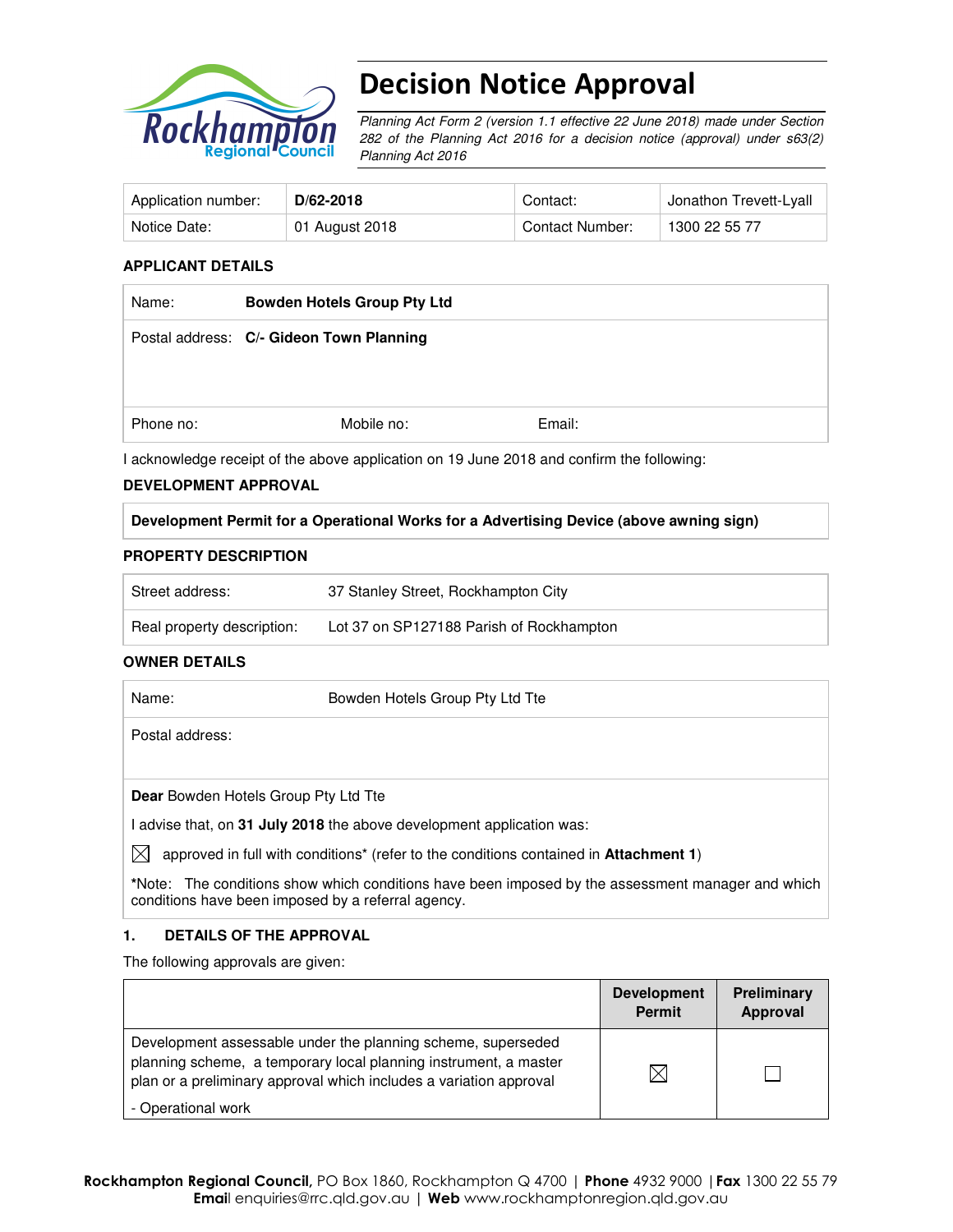## **2. CONDITIONS**

This approval is subject to the conditions in Attachment 1.

#### **3. FURTHER DEVELOPMENT PERMITS REQUIRED**

Please be advised that the following development permits are required to be obtained before the development can be carried out:

| Type of development permit required | Subject of the required development permit |
|-------------------------------------|--------------------------------------------|
| Building Works                      | Advertising Sign                           |

## **4. REFERRAL AGENCIES NIL**

#### **5. THE APPROVED PLANS**

**The approved development must be completed and maintained generally in accordance with the approved drawings and documents:** 

| <b>Plan/Document Name</b>        | Dated                            | Reference No. |
|----------------------------------|----------------------------------|---------------|
| Proposal Plan: Above Awning Sign | Received by Council 19 July 2018 | Unnumbered    |

## **6. CURRENCY PERIOD FOR THE APPROVAL (s.85 of the Planning Act)**

The standard currency periods stated in section 85 of Planning Act 2016 apply to each aspect of development in this approval, if not stated in the conditions of approval attached.

## **7. STATEMENT OF REASONS**

| Description of the<br>development                  | The proposed development is for Operational Works for an Advertising<br>Device (above awning sign)                                                                                 |                                                                                                                                                                                                                                                                                                                                                                                                                                                 |  |  |  |
|----------------------------------------------------|------------------------------------------------------------------------------------------------------------------------------------------------------------------------------------|-------------------------------------------------------------------------------------------------------------------------------------------------------------------------------------------------------------------------------------------------------------------------------------------------------------------------------------------------------------------------------------------------------------------------------------------------|--|--|--|
| <b>Reasons for Decision</b>                        | The digital above awning sign is replacing an existing static above<br>a)<br>awning sign and will be of a scale and proportion which will not<br>adversely impact on the locality. |                                                                                                                                                                                                                                                                                                                                                                                                                                                 |  |  |  |
|                                                    | b)                                                                                                                                                                                 | Assessment of the development against the relevant zone purpose,<br>planning scheme codes and planning scheme policies demonstrates<br>that the proposed development will not cause significant adverse<br>impacts on the surrounding natural environment, built environment and<br>infrastructure, community facilities, or local character and amenity.                                                                                       |  |  |  |
| <b>Assessment</b><br><b>Benchmarks</b>             | benchmarks:<br>$\bullet$                                                                                                                                                           | The proposed development was assessed against the following assessment<br>Advertising Devices Code; and                                                                                                                                                                                                                                                                                                                                         |  |  |  |
|                                                    | ٠                                                                                                                                                                                  | Flood Hazard Overlay Code.                                                                                                                                                                                                                                                                                                                                                                                                                      |  |  |  |
| <b>Compliance with</b><br>assessment<br>benchmarks | The development was assessed against all of the assessment benchmarks<br>listed above and complies with all of these with the exceptions listed below.                             |                                                                                                                                                                                                                                                                                                                                                                                                                                                 |  |  |  |
|                                                    | <b>Assessment Benchmark</b>                                                                                                                                                        | Reasons for the approval despite non-<br>compliance with benchmark                                                                                                                                                                                                                                                                                                                                                                              |  |  |  |
|                                                    | <b>Advertising Devices Code</b>                                                                                                                                                    | The proposed above awning sign is not a<br>preferred sign type in Table 9.3.2.3.3. The<br>proposed Advertising Device is to upgrade<br>the existing static sign on the premises to a<br>digital sign. The upgrade to the Advertising<br>Device will be of a scale and proportion that<br>will not visually dominate the streetscape and<br>amenity of the premises or adversely impact<br>on the safety levels for vehicles and<br>pedestrians. |  |  |  |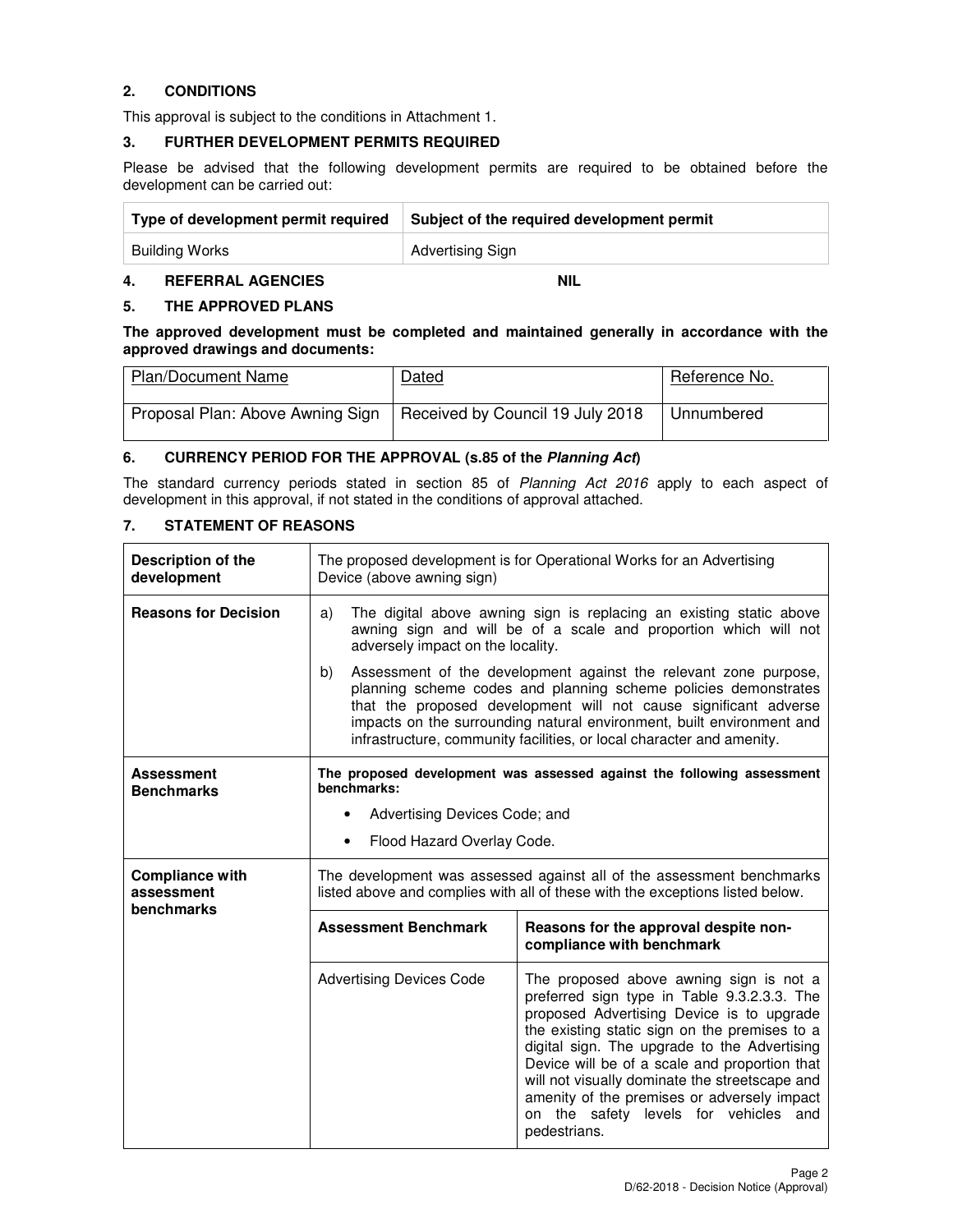| <b>Matters prescribed by</b><br>regulation | The State Planning Policy - Part $E_i$<br>٠                                     |
|--------------------------------------------|---------------------------------------------------------------------------------|
|                                            | The Central Queensland Regional Plan;<br>$\bullet$                              |
|                                            | The Rockhampton Region Planning Scheme 2015.<br>$\bullet$                       |
|                                            | The common material, being the material submitted with the<br>٠<br>application. |

## **8. APPEAL RIGHTS**

The rights of an applicant to appeal to a tribunal or the Planning and Environment Court against a decision about a development application are set out in chapter 6, part 1 of the Planning Act 2016. There may also be a right to make an application for a declaration by a tribunal (see chapter 6, part 2 of the Planning Act 2016).

## Appeal by an applicant

An applicant for a development application may appeal to the Planning and Environment Court against the following:

- the refusal of all or part of the development application
- a provision of the development approval
- the decision to give a preliminary approval when a development permit was applied for
- a deemed refusal of the development application.

An applicant may also have a right to appeal to the Development tribunal. For more information, see schedule 1 of the Planning Act 2016.

The timeframes for starting an appeal in the Planning and Environment Court are set out in section 229 of the Planning Act 2016.

**Attachment 2** is an extract from the Planning Act 2016 that sets out the applicant's appeal rights and the appeal rights of a submitter.

## **9. WHEN THE DEVELOPMENT APPROVAL TAKES EFFECT**

This development approval takes effect:

From the time the decision notice is given – if there is no submitter and the applicant does not appeal the decision to the court.

Or

When the submitter's appeal period ends – if there is a submitter and the applicant does not appeal the decision to the court.

Or

Subject to the decision of the court, when the appeal is finally decided  $-$  if an appeal is made to the court.

## **10. ASSESSMENT MANAGER**

| Name: | <b>Philip Benfield</b><br><b>OPERATIONAL WORKS</b><br><b>ADMINISTRATOR</b> | Signature: | Date: 01 August 2018 |  |
|-------|----------------------------------------------------------------------------|------------|----------------------|--|
|       |                                                                            |            |                      |  |

## **Attachment 1 – Conditions of the approval**

**Part 1 – Conditions imposed by the assessment manager** [Note: where a condition is imposed about infrastructure under Chapter 4 of the Planning Act 2016, the relevant provision of the Act under which this condition was imposed must be specified.]

## **Attachment 2—Extract on appeal rights**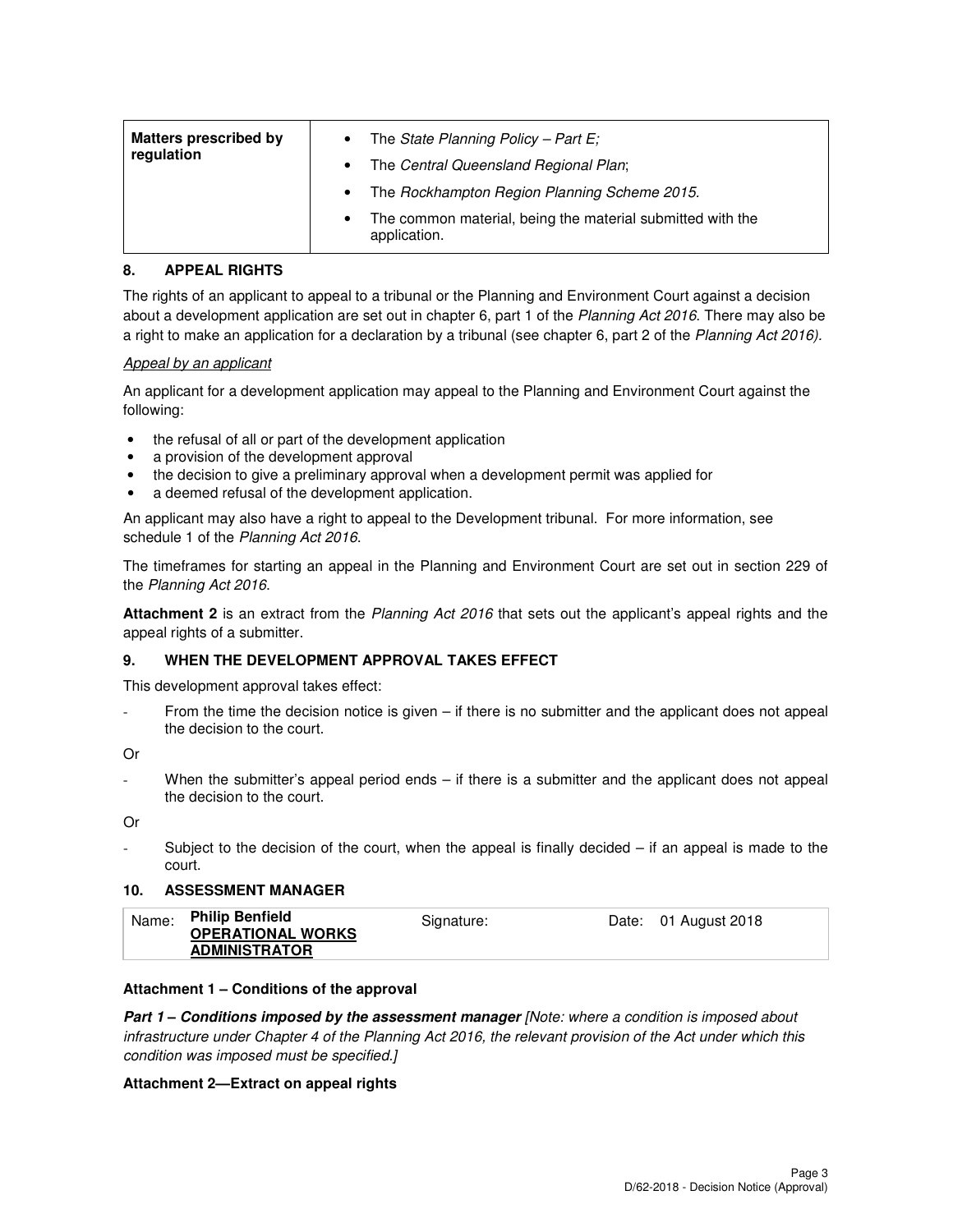

## **Attachment 1 – Part 1 Rockhampton Regional Council Conditions**

Planning Act 2016

## 1.0 ADMINISTRATION

1.1 The approved signage must be completed and maintained generally in accordance with the approved drawings and documents, except where amended by the conditions of this permit.

| <b>Plan/Document Name</b> | Dated                                                                       | Reference No. |
|---------------------------|-----------------------------------------------------------------------------|---------------|
| Sign                      | Proposal Plan: Above Awning   Received by Council 19 July 2018   Unnumbered |               |

- 1.2 A set of the above approved plans are returned to you as the Consultant. The Consultant is to supply one (1) Approved set to the contractor to be retained on site at all times during construction.
- 1.3 Where there is any conflict between the conditions of this approval and the details shown on the approved plans and documents, the conditions of approval must prevail.
- 1.4 Where conditions require the above plans or documents to be amended, the revised document(s) must be submitted for endorsement by Council prior to the submission of a Development Application for Building Works.
- 1.5 The Developer and his employee, agent, contractor or invitee is responsible for ensuring compliance with the conditions of this development approval.
- 1.6 Where these Conditions refer to "Council" in relation to requiring Council to approve or to be satisfied as to any matter, or conferring on the Council a function, power or discretion, that role of the Council may be fulfilled in whole or in part by a delegate appointed for that purpose by the Council.
- 1.7 All conditions of this approval must be undertaken and completed to the satisfaction of Council, at no cost to Council.
- 1.8 The following further development permits are required prior to the commencement of any works on the site:

1.8.1 Building Works.

1.9 All works must be designed, constructed and maintained in accordance with the relevant Council policies, guidelines and standards, unless otherwise stated.

## 2.0 DIGITAL SCREEN DISPLAY FEATURES

2.1 The digital display screen of the Advertising Device must incorporate an automatic error detection system which will turn off the screen display or display a blank screen should the Advertising Device malfunction.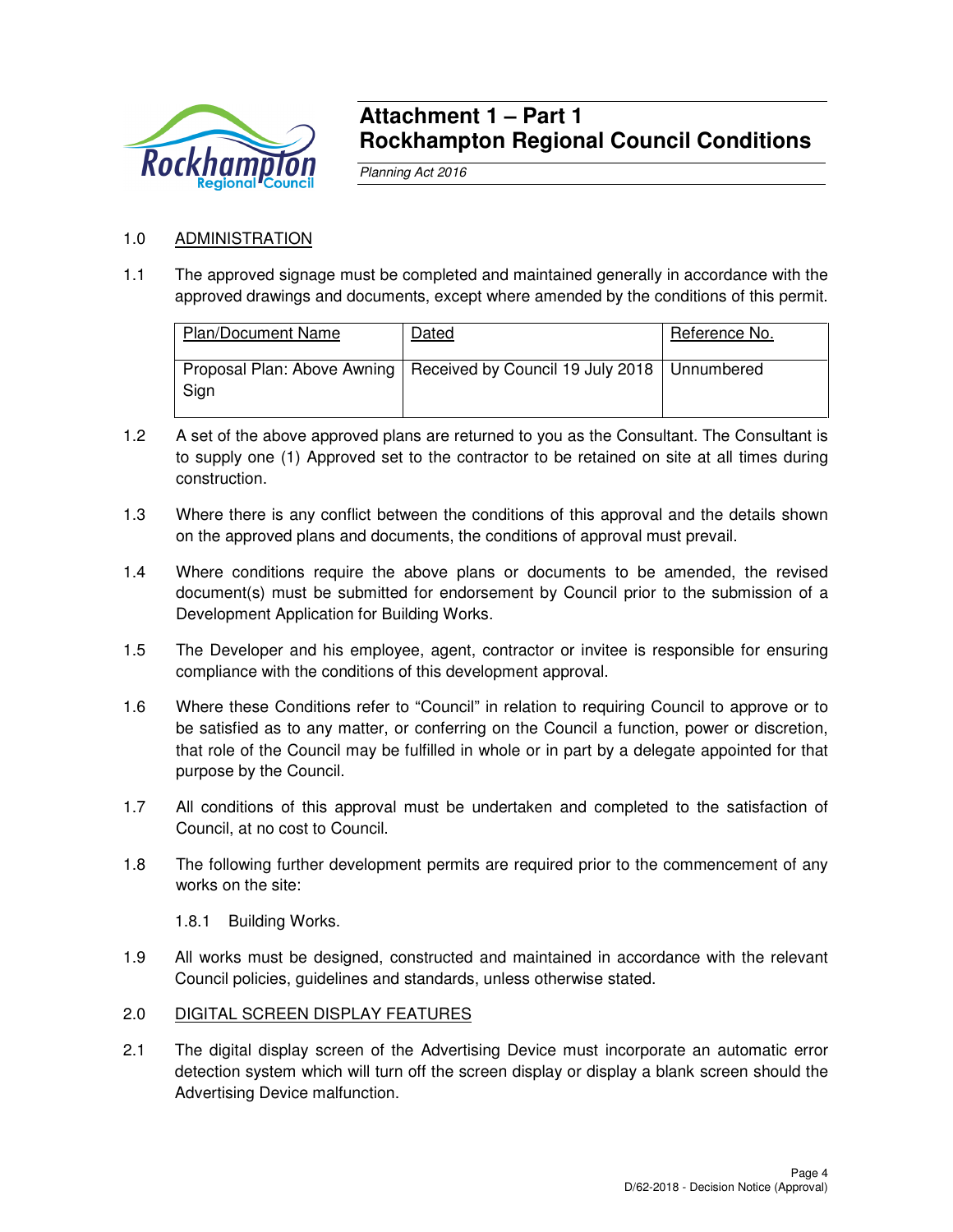- 2.2 The Advertising Device display screen must incorporate automated ambient light sensors capable of dimming display screen luminance automatically in response to surrounding ambient light conditions from dark of night to fully sunlit conditions.
- 2.3 The Advertising Device display screen must provide for on-site control, operation, configuration and diagnosis of the screen display.
- 2.4 Messages must remain static for a minimum dwell time of ten (10) seconds, and are not to scroll across the screen or incorporate flashing, blinking, revolving, pulsating, high contrast or rotating effects animation.
- 2.5 Each change of advertisement is to be completed instantaneously (i.e. within 0.1 of a second).
- 3.0 DIGITAL SCREEN ADVERTISEMENTS AND MOVEMENT
- 3.1 The Advertising Device display screen must not be split to display multiple advertisements on the one display screen.
- 3.2 Advertisements must not display text, photographs or symbols depicting, mimicking or that could be reasonably interpreted as a traffic control device.
- 3.3 Advertisements must not invite traffic to move contrary to any traffic control device, or turn where there is fast moving traffic.
- 3.4 All signage must only display or advertise a matter associated with the primary purpose for which the premises are used, or the purpose stated in this approval.
- 3.5 Advertisements must only promote a single, self-contained advertising message that is clear, succinct, legible and easily understood at a glance. The use of text components in a sequential manner, whereby text refers to or is reliant on previous or successive screen displays in order to convey an advertising message is not permitted.

 Note: An advertising message refers to the main point the advertisement is attempting to convey to its target audience. This condition seeks to ensure that drivers in particular are not required to spend an excessive amount of time reading and interpreting advertisements.

- 3.6 Changeover animation effects such as 'fade', 'zoom', or 'fly-in' between advertisements must not be used.
- 3.7 A blank black, white, or any coloured screen must not be displayed between advertisements.
- 3.8 Advertisement that comprise of, or incorporate moving visual images, such as videos or animations must not be displayed.

 Note: Video refers to a recording or the streaming of moving visual images captured by or using a video camera. Animation refers to a simulation of movement created by displaying a series of pictures or frames either digitally or otherwise.

3.9 The Advertising Device must not be capable of playing audio nor synchronised with any outdoor sound system utilised for advertising purposes.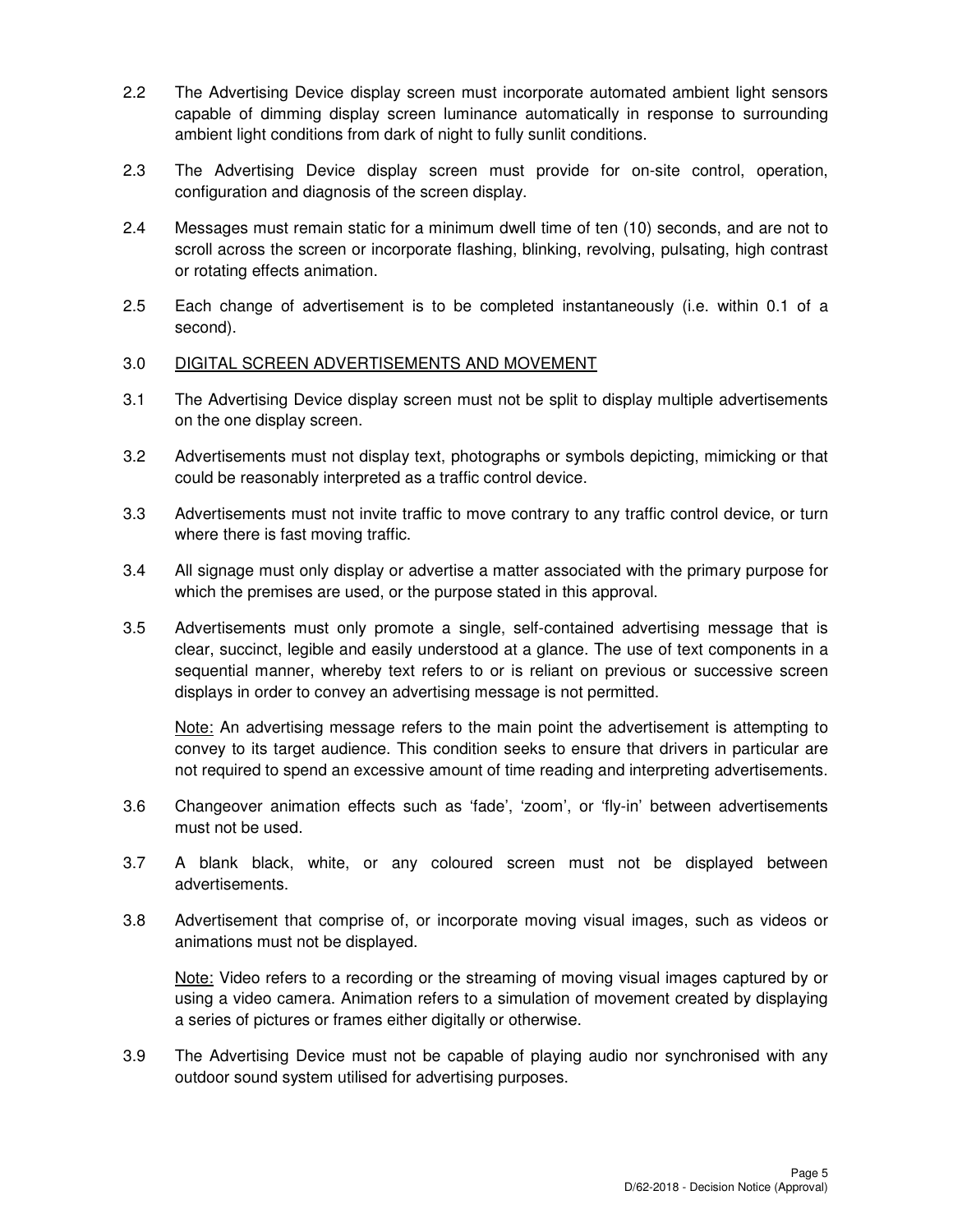## 4.0 ILLUMINANCE AND LUMINANCE

- 4.1 Any lighting devices associated with the signage, such as sensory lighting, must be positioned on the site and shielded so as not to cause glare or other nuisance to nearby residents or motorists. Night lighting must be designed, constructed and operated in accordance with 'Australian Standard AS4282 – Control of the obtrusive effects of outdoor lighting'.
- 4.2 Luminance levels of the Advertising Device must not exceed the applicable levels listed in Table 1 below.

|                                     |                  | <b>All Colours</b>                                                                        |                                                    | Bailey's<br>Setting                  | Nit<br>Sign  |              |
|-------------------------------------|------------------|-------------------------------------------------------------------------------------------|----------------------------------------------------|--------------------------------------|--------------|--------------|
| Ambient<br>Condition<br>Description | Dimming<br>Level | Advertising<br>Device<br>Illuminance<br>Vertical<br>Component<br>$(\mathsf{I}\mathsf{x})$ | Screen<br>Luminance<br>(Cd/m <sup>2</sup> )<br>Max | Screen<br>Luminance<br>$(Cd/m2)$ Min | Max<br>(nit) | Min<br>(nit) |
| Sunny Day                           | 5                | 40,000                                                                                    | 6,300                                              | 2,800                                | 6,000        | 2,800        |
| Cloudy Day                          | 4                | 4,000                                                                                     | 1,100                                              | 500                                  | 1,100        | 500          |
| Twilight                            | 3                | 400                                                                                       | 480                                                | 260                                  | 480          | 260          |
| Dusk                                | $\overline{2}$   | 40                                                                                        | 380                                                | 120                                  | 380          | 120          |
| Night                               | 1                | < 4                                                                                       | 340                                                | 80                                   | 270          | 80           |

## **Table 1: Luminance levels for an Advertising Device**

known as lux (Ix)). Luminance refers to the intensity of light per unit area of its source when Note: Illuminance refers to the intensity of light falling at a given place on a lighted surface when measured by a lux meter and expressed as luminous flux per unit area (otherwise measured by a luminance meter and expressed as candela per square meter (cd/m2). It is often used to describe the perceived brightness of a light source.

## 5.0 ASSET MANAGEMENT

5.1 Any damage to, or alterations necessary, to electricity, telephone, water mains, sewerage mains, stormwater drains, and/or public utility installations resulting from the development or in connection with the development, must be undertaken immediately at full cost to the Developer.

## 6.0 OPERATING PROCEDURES

6.1 When requested by Council, a lighting investigation must be undertaken by a qualified person to investigate any complaint of light nuisance, and the results notified within twentyeight (28) days to Council.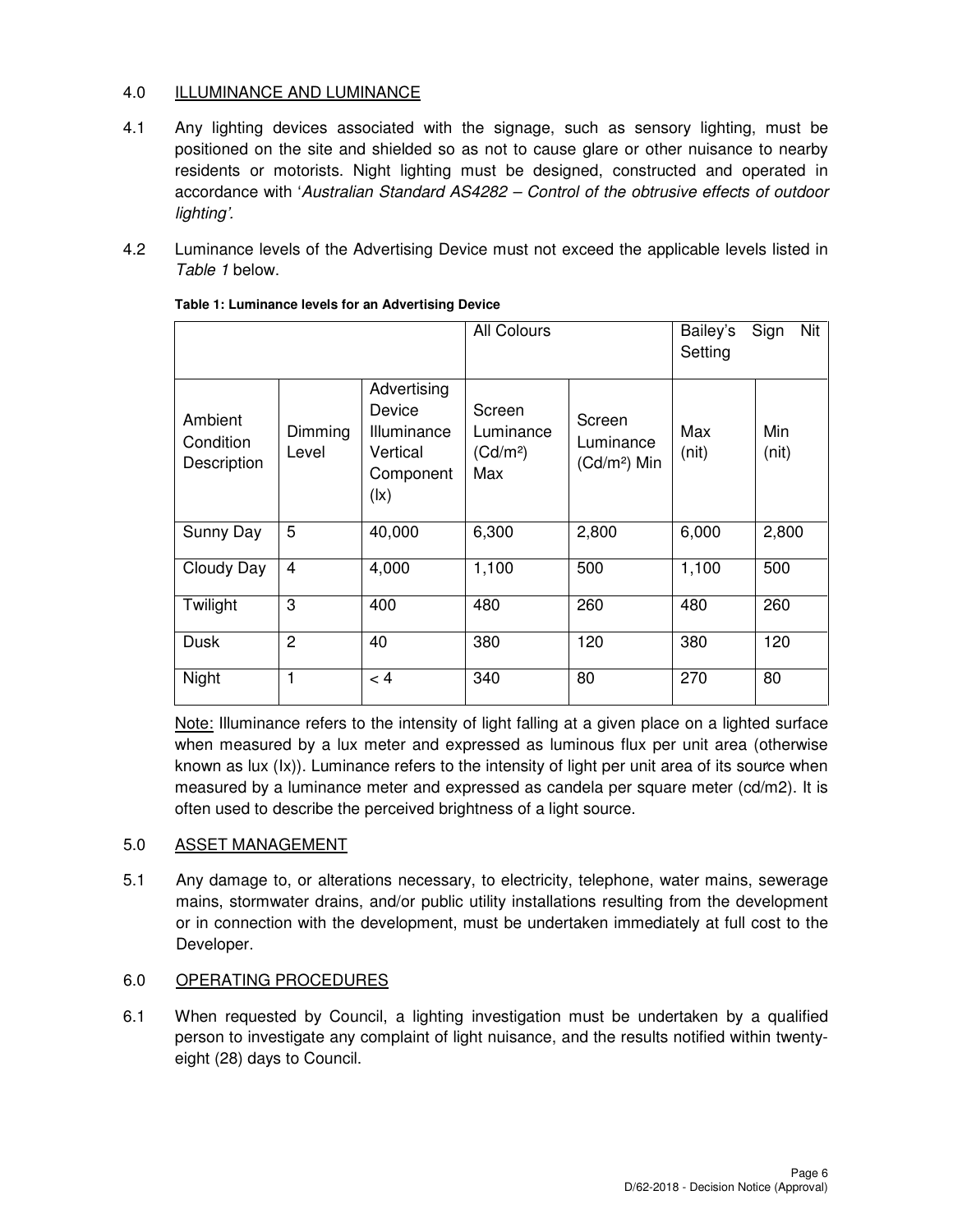6.2 The lighting investigation must be carried out generally in accordance with the relevant test methods contained section 5 of 'Australian Standard AS4282 – Control of the obtrusive effects of outdoor lighting' and Appendix A of 'Australian Standard AS4852.2:2009: Variable Message Signs - Portable Signs' as applicable to determine whether or not the illuminance and luminance levels listed within this Permit have been exceeded.

## 7.0 ADVERTISING DEVICE CONSTRUCTION AND MAINTENANCE

- 7.1 Council reserves the right for uninterrupted access to the site at all times during construction.
- 7.2 All Construction work and other associated activities are permitted only between 0630 hours and 1800 hours Monday to Saturday. No work is permitted on Sundays or public holidays. All requirements of the Environmental Protection Act 1994 and Environmental Protection Regulations 2008 must be observed at all times.
- 7.3 Any proposed works within the vicinity (or zone of influence) of existing Council infrastructure will not adversely affect the integrity of the infrastructure. Any restoration works required on existing Council infrastructure as a result of proposed works will be at developer's expense.
- 7.4 The Advertising Device (Above Awning Sign) must be designed and certified by a Registered Professional Engineer of Queensland and constructed in accordance with the requirements of the Queensland Development Code and the Building Code of Australia.
- 7.5 All conduits, wiring, switches or other control apparatus installed on an Advertising Device must be concealed from general view, with control apparatus secured in a manner to prevent unauthorised entry and display setting tampering.
- 7.6 All electrical services and systems must comply with 'Australian and New Zealand Standard AS/NZS 3000:2007 - Electrical Installations'.
- 7.7 The Advertising Device (Above Awning Sign) must be maintained at all times by the owner or occupier of the premises, to a standard that ensures public safety and doesn't adversely impact the visual amenity.

## ADVISORY NOTES

## NOTE 1. Aboriginal Cultural Heritage

It is advised that under section 23 of the Aboriginal Cultural Heritage Act 2003, a person who carries out an activity must take all reasonable and practicable measures to ensure the activity does not harm Aboriginal cultural heritage (the "cultural heritage duty of care"). Maximum penalties for breaching the duty of care are listed in the Aboriginal cultural heritage legislation. The information on Aboriginal cultural heritage is available on the Department of Aboriginal and Torres Strait Islander Partnerships website www.datsip.qld.gov.au.

NOTE 2. Environmental Protection Act 1994

General Environmental Duty – Sec.319

A person must not carry out any activity that causes, or is likely to cause, environmental harm unless the person takes all reasonable and practicable measures to prevent or minimise the harm (the general environmental duty).

In deciding the measures required to be taken, regard must be had to, for example—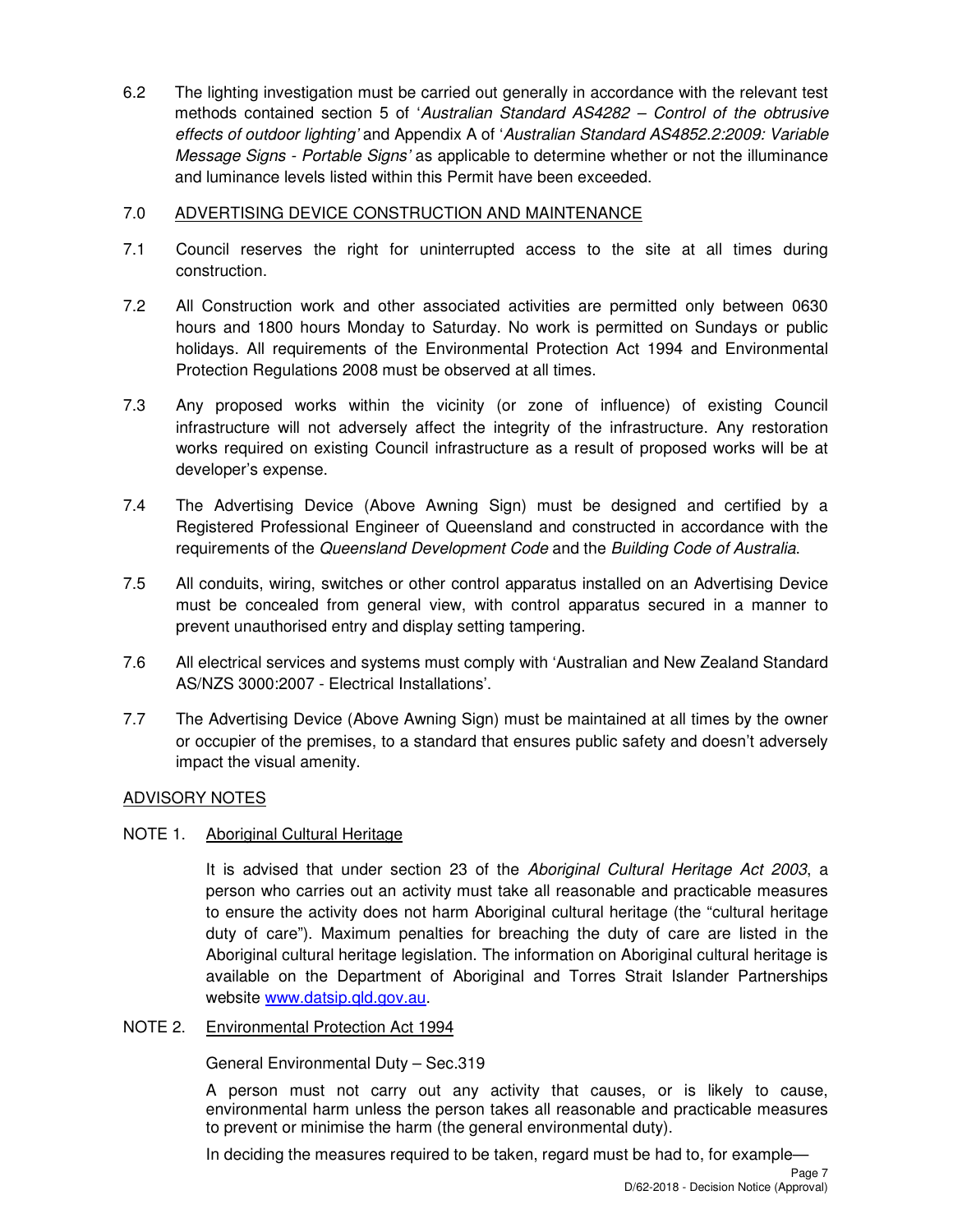- (a) the nature of the harm or potential harm; and
- (b) the sensitivity of the receiving environment; and
- (c) the current state of technical knowledge for the activity; and
- (d) the likelihood of successful application of the different measures that might be taken; and
- (e) the financial implications of the different measures as they would relate to the type of activity.

## NOTE 3. General Safety of Public During Construction

The Work Health and Safety Act 2011 and Manual of Uniform Traffic Control Devices must be complied with in carrying out any construction works, and to ensure safe traffic control and safe public access in respect of works being constructed on a road.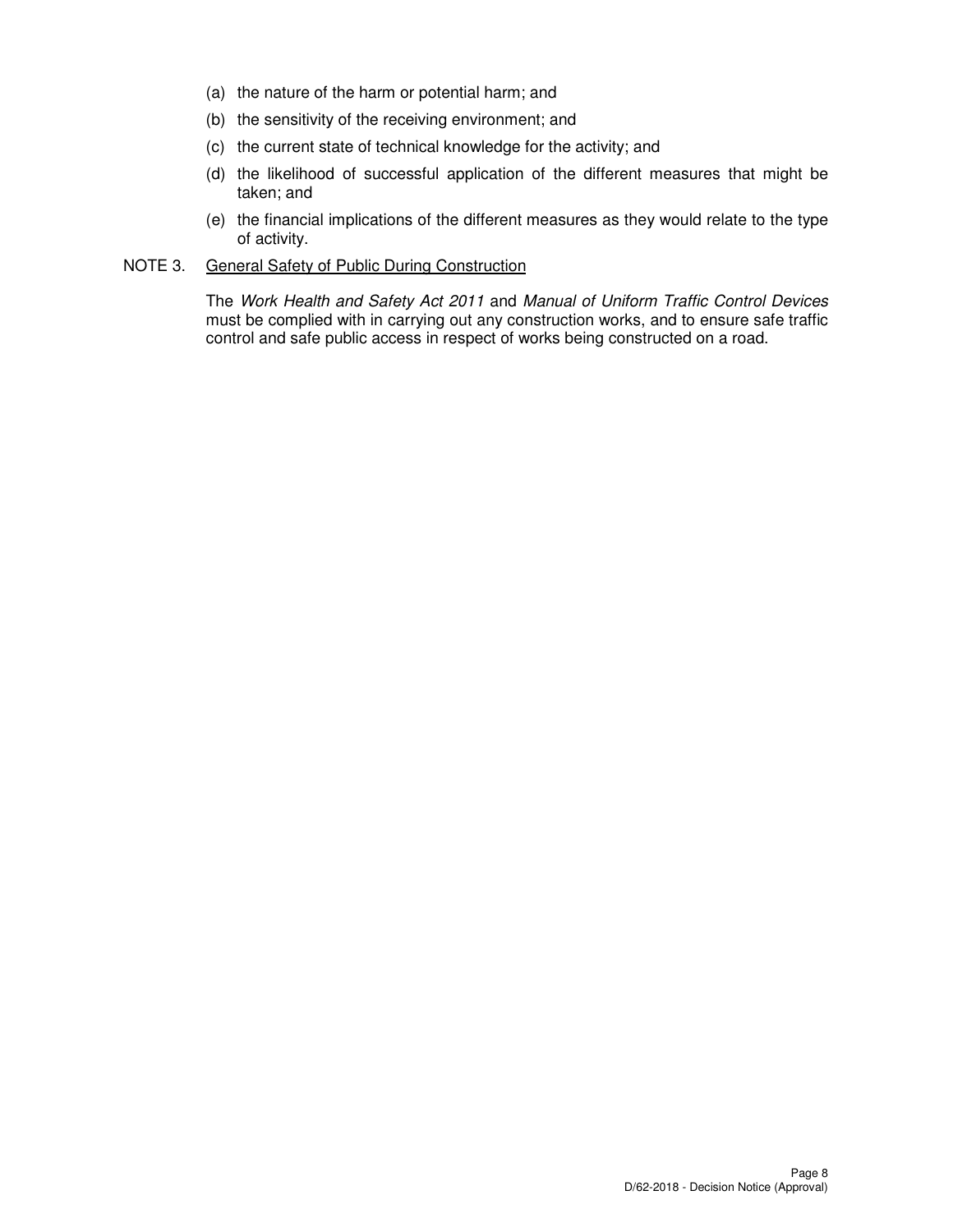

# **Attachment 2 - Appeal Rights**

PLANNING ACT 2016

The following is an extract from the Planning Act 2016 (Chapter 6)

#### **Appeal rights**

#### **229 Appeals to tribunal or P&E Court**

- (1) Schedule 1 states—
	- (a) matters that may be appealed to— (i) either a tribunal or the P&E Court; or (ii) only a tribunal; or (iii) only the P&E Court; and
	- (b) the person—
		- (i) who may appeal a matter (the **appellant**); and
		- (ii) who is a respondent in an appeal of the matter; and (iii) who is a co-respondent in an appeal of the matter;
		- and (iv) who may elect to be a co-respondent in an appeal of the matter.
- (2) An appellant may start an appeal within the appeal period.
- (3) The **appeal period** is—
	- (a) for an appeal by a building advisory agency—10 business days after a decision notice for the decision is given to the agency or
	- (b) for an appeal against a deemed refusal—at any time after the deemed refusal happens; or
	- (c) for an appeal against a decision of the Minister, under chapter 7, part 4, to register premises or to renew the registration of premises—20 business days after a notice is published under section 269(3)(a) or (4); or
	- (d) for an appeal against an infrastructure charges notice— 20 business days after the infrastructure charges notice is given to the person; or
	- (e) for an appeal about a deemed approval of a development application for which a decision notice has not been given—30 business days after the applicant gives the deemed approval notice to the assessment manager; or
	- (f) for any other appeal—20 business days after a notice of the decision for the matter, including an enforcement notice, is given to the person.
	- Note—

See the P&E Court Act for the court's power to extend the appeal period.

- (4) Each respondent and co-respondent for an appeal may be heard in the appeal.
- (5) If an appeal is only about a referral agency's response, the assessment manager may apply to the tribunal or P&E Court to withdraw from the appeal.
- (6) To remove any doubt, it is declared that an appeal against an infrastructure charges notice must not be about—
	- (a) the adopted charge itself; or
	- (b) for a decision about an offset or refund—
		- (i) the establishment cost of trunk infrastructure identified in a LGIP; or
		- (ii) the cost of infrastructure decided using the method
- included in the local government's charges resolution. **230 Notice of appeal**
- (1) An appellant starts an appeal by lodging, with the registrar of the tribunal or P&E Court, a notice of appeal that—
	- (a) is in the approved form; and
	- (b) succinctly states the grounds of the appeal.
- (2) The notice of appeal must be accompanied by the required fee.
- (3) The appellant or, for an appeal to a tribunal, the registrar must, within the service period, give a copy of the notice of appeal to—
- (a) the respondent for the appeal; and
- (b) each co-respondent for the appeal; and
- (c) for an appeal about a development application under schedule 1, table 1, item 1—each principal submitter for the development application; and
- (d) for an appeal about a change application under schedule 1, table 1, item 2—each principal submitter for the change application; and
- (e) each person who may elect to become a co-respondent for the appeal, other than an eligible submitter who is not a principal submitter in an appeal under paragraph  $(c)$  or  $(d)$ ; and
- (f) for an appeal to the P&E Court—the chief executive; and
- (g) for an appeal to a tribunal under another Act—any other person who the registrar considers appropriate.
- (4) The **service period** is—
	- (a) if a submitter or advice agency started the appeal in the P&E Court—2 business days after the appeal is started; or
	- (b) otherwise—10 business days after the appeal is started.
- (5) A notice of appeal given to a person who may elect to be a co-respondent must state the effect of subsection
- (6) A person elects to be a co-respondent by filing a notice of election, in the approved form, within 10 business days after the notice of appeal is given to the person*.*
- **231 Other appeals**
- (1) Subject to this chapter, schedule 1 and the P&E Court Act, unless the Supreme Court decides a decision or other matter under this Act is affected by jurisdictional error, the decision or matter is non-appealable.
- (2) The Judicial Review Act 1991, part 5 applies to the decision or matter to the extent it is affected by jurisdictional error.
- (3) A person who, but for subsection (1) could have made an application under the Judicial Review Act 1991 in relation to the decision or matter, may apply under part 4 of that Act for a statement of reasons in relation to the decision or matter.
- (4) In this section— **decision** includes—
	- (a) conduct engaged in for the purpose of making a decision; and
	- (b) other conduct that relates to the making of a decision; and
	- (c) the making of a decision or the failure to make a decision; and
	- (d) a purported decision; and
	- (e) a deemed refusal.

**non-appealable**, for a decision or matter, means the decision or matter—

- (a) is final and conclusive; and
- (b) may not be challenged, appealed against, reviewed, quashed, set aside or called into question in any other way under the Judicial Review Act 1991 or otherwise, whether by the Supreme Court, another court, a tribunal or another entity; and
- (c) is not subject to any declaratory, injunctive or other order of the Supreme Court, another court, a tribunal or another entity on any ground.

#### **232 Rules of the P&E Court**

- (1) A person who is appealing to the P&E Court must comply with the rules of the court that apply to the appeal.
- (2) However, the P&E Court may hear and decide an appeal even if the person has not complied with rules of the P&E Court.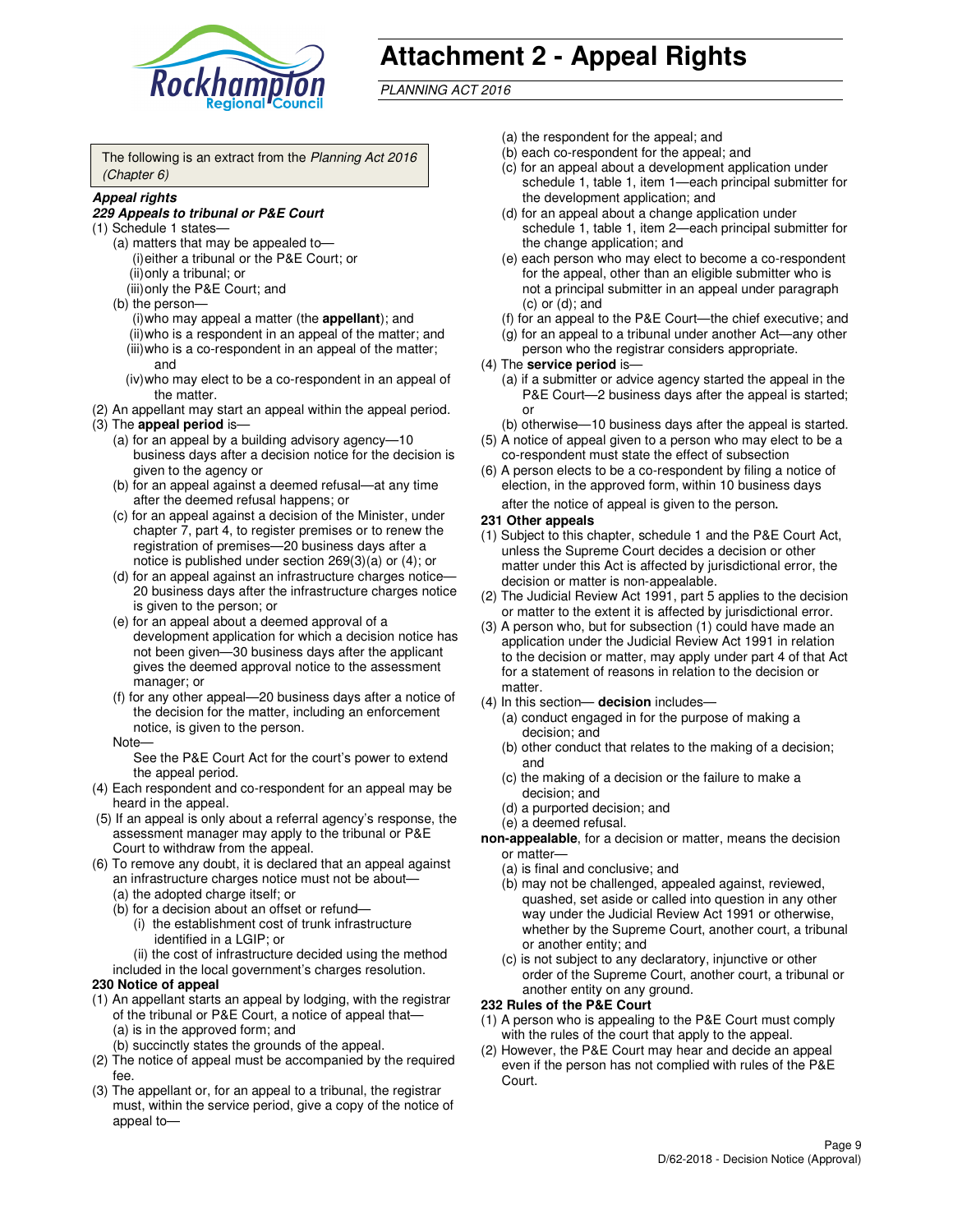

## **Appeal Rights**

PLANNING ACT 2016

## **Schedule 1**

## **Appeals section 229**

#### **1 Appeal rights and parties to appeals**

- (1) Table 1 states the matters that may be appealed to—(a) the P&E court; or (b) a tribunal.
- (2) However, table 1 applies to a tribunal only if the matter involves—
	- (a) the refusal, or deemed refusal of a development application, for—
	- (i) a material change of use for a classified building; or
	- (ii) operational work associated with building work, a retaining wall, or a tennis court; or
	- (b) a provision of a development approval for—
	- (i) a material change of use for a classified building; or
- (ii) operational work associated with building work, a retaining wall, or a tennis court; or
	- (c) if a development permit was applied for—the decision to give a preliminary approval for—
		- (i) a material change of use for a classified building; or
		- (ii) operational work associated with building work, a retaining wall, or a tennis court; or
	- (d) a development condition if—
		- (i) the development approval is only for a material change of use that involves the use of a building classified under the Building Code as a class 2 building; and
		- (ii) the building is, or is proposed to be, not more than 3 storeys; and
		- (iii) the proposed development is for not more than 60 sole-occupancy units; or
	- (e) a decision for, or a deemed refusal of, an extension application for a development approval that is only for a material change of use of a classified building; or
	- (f) a decision for, or a deemed refusal of, a change application for a development approval that is only for a material change of use of a classified building; or
	- (g) a matter under this Act, to the extent the matter relates to—
		- (i) the Building Act, other than a matter under that Act that may or must be decided by the Queensland Building and Construction Commission; or
		- (ii) the Plumbing and Drainage Act, part 4 or 5; or
	- (h) a decision to give an enforcement notice in relation to a matter under paragraphs (a) to (g); or
	- (i) a decision to give an infrastructure charges notice; or
	- (j) the refusal, or deemed refusal, of a conversion application; or
	- (k) a matter that, under another Act, may be appealed to the tribunal; or
	- (l) a matter prescribed by regulation.
- (3) Also, table 1 does not apply to a tribunal if the matter
	- involves—
	- (a) for a matter in subsection  $(2)(a)$  to  $(d)$ 
		- (i) a development approval for which the development application required impact assessment; and
		- (ii) a development approval in relation to which the assessment manager received a properly made submission for the development application; or
	- (b) a provision of a development approval about the identification or inclusion, under a variation approval, of a matter for the development.
- (4) Table 2 states the matters that may be appealed only to the P&E Court.
- (5) Table 3 states the matters that may be appealed only to the tribunal.
- (6) In each table—
	- (a) column 1 states the appellant in the appeal; and
	- (b) column 2 states the respondent in the appeal; and
	- (c) column 3 states the co-respondent (if any) in the appeal; and
	- (d) column 4 states the co-respondents by election (if any) in the appeal.
- $(7)$  If the chief executive receives a notice of appeal under section  $230(3)(f)$ , the chief executive may elect to be a corespondent in the appeal.

| Table 1<br>Appeals to the P&E Court and, for certain matters, to a tribunal                                                                                                                                                                                                                                                                    |                           |                                         |                                                       |  |
|------------------------------------------------------------------------------------------------------------------------------------------------------------------------------------------------------------------------------------------------------------------------------------------------------------------------------------------------|---------------------------|-----------------------------------------|-------------------------------------------------------|--|
| 1. Development applications<br>An appeal may be made against-<br>(a) the refusal of all or part of the development application; or<br>(b) the deemed refusal of the development application; or<br>(c) a provision of the development approval; or<br>(d) if a development permit was applied for—the decision to give a preliminary approval. |                           |                                         |                                                       |  |
| Column 1<br>Column 3<br>Column 2<br>Column 4                                                                                                                                                                                                                                                                                                   |                           |                                         |                                                       |  |
| Appellant<br>Co-respondent by election<br>Respondent<br>Co-respondent<br>(if any)<br>$($ if any $)$                                                                                                                                                                                                                                            |                           |                                         |                                                       |  |
| The applicant                                                                                                                                                                                                                                                                                                                                  | The assessment<br>manager | If the appeal is about<br>a concurrence | 1 A concurrence agency that is<br>not a co-respondent |  |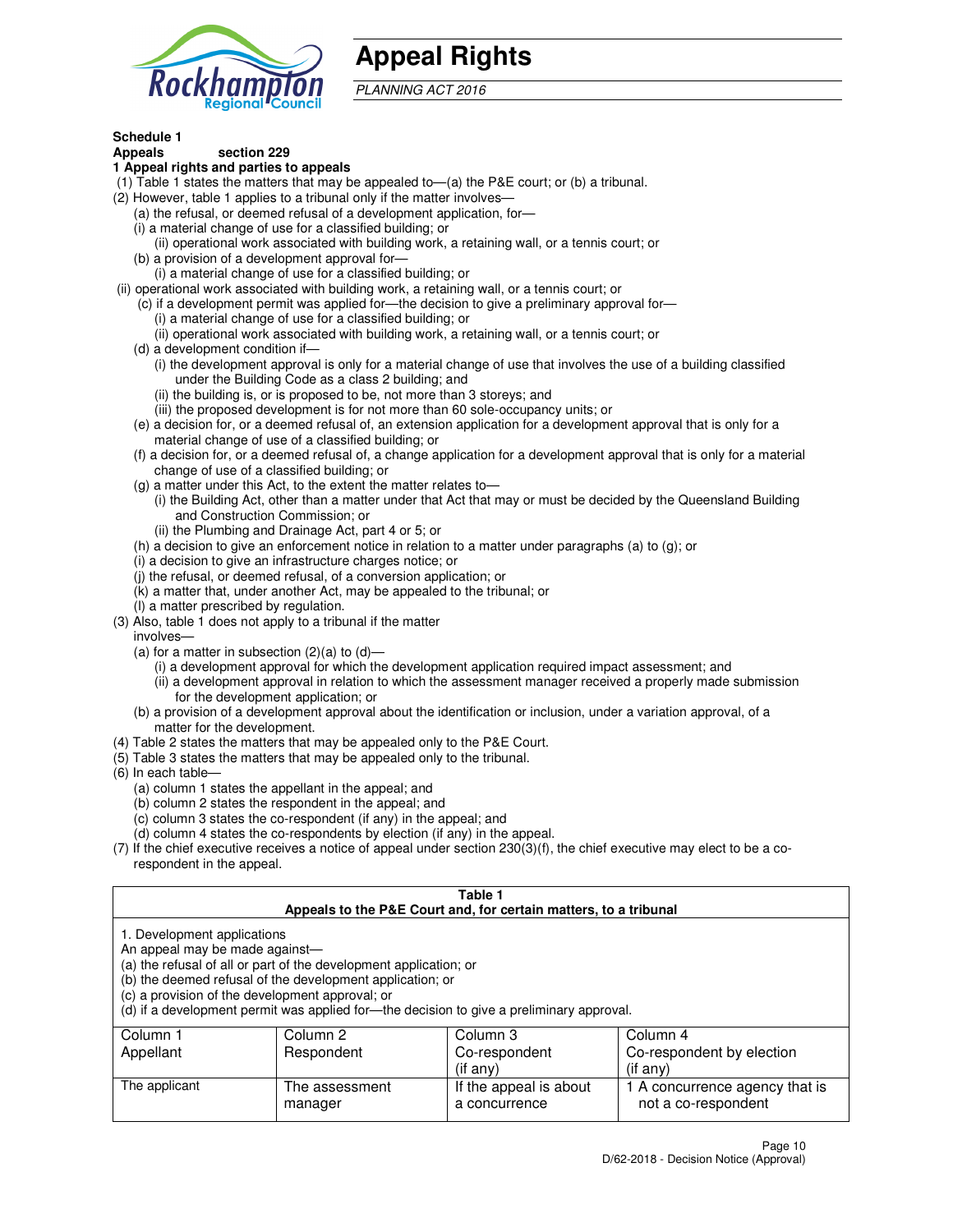| Table 1<br>Appeals to the P&E Court and, for certain matters, to a tribunal                                                                                                                             |                                                                                                                                                                                              |                                                                 |                                                                                                                                                                                                                                                                                                                                                 |  |
|---------------------------------------------------------------------------------------------------------------------------------------------------------------------------------------------------------|----------------------------------------------------------------------------------------------------------------------------------------------------------------------------------------------|-----------------------------------------------------------------|-------------------------------------------------------------------------------------------------------------------------------------------------------------------------------------------------------------------------------------------------------------------------------------------------------------------------------------------------|--|
| 2. Change applications                                                                                                                                                                                  |                                                                                                                                                                                              | agency's referral<br>response-the<br>concurrence agency         | 2 If a chosen Assessment<br>manager is the respondent-<br>the prescribed assessment<br>manager<br>3 Any eligible advice agency for<br>the application<br>4 Any eligible submitter for the<br>application                                                                                                                                        |  |
| An appeal may be made against-<br>(b) a deemed refusal of a change application.                                                                                                                         |                                                                                                                                                                                              |                                                                 | (a) a responsible entity's decision for a change application, other than a decision made by the P&E court; or                                                                                                                                                                                                                                   |  |
| Column 1<br>Appellant                                                                                                                                                                                   | Column <sub>2</sub><br>Respondent                                                                                                                                                            | Column <sub>3</sub><br>Co-respondent<br>(if any)                | Column 4<br>Co-respondent by election<br>(if any)                                                                                                                                                                                                                                                                                               |  |
| 1 The applicant<br>2 If the responsible<br>entity is the<br>assessment<br>manager-an<br>affected entity that<br>gave a pre-request<br>notice or response<br>notice                                      | The responsible<br>entity                                                                                                                                                                    | If an affected entity<br>starts the appeal-the<br>applicant     | 1 A concurrence agency for the<br>development application<br>2 If a chosen assessment<br>manager is the respondent-<br>the prescribed assessment<br>manager<br>3 A private certifier for the<br>development application<br>4 Any eligible advice agency for<br>the change application<br>5 Any eligible submitter for the<br>change application |  |
|                                                                                                                                                                                                         | 3. Extension applications<br>An appeal may be made against-<br>(a) the assessment manager's decision about an extension application; or<br>(b) a deemed refusal of an extension application. |                                                                 |                                                                                                                                                                                                                                                                                                                                                 |  |
| Column 1<br>Appellant                                                                                                                                                                                   | Column <sub>2</sub><br>Respondent                                                                                                                                                            | Column <sub>3</sub><br>Co-respondent<br>(if any)                | Column 4<br>Co-respondent by election<br>(if any)                                                                                                                                                                                                                                                                                               |  |
| 1 The applicant<br>1<br>For a matter other<br>2<br>than a deemed<br>refusal of an<br>extension<br>application $-$ a<br>concurrence<br>agency, other than<br>the chief executive,<br>for the application | The assessment<br>manager                                                                                                                                                                    | If a concurrence<br>agency starts the<br>appeal - the applicant | If a chosen assessment<br>manager is the respondent $-$ the<br>prescribed assessment manager                                                                                                                                                                                                                                                    |  |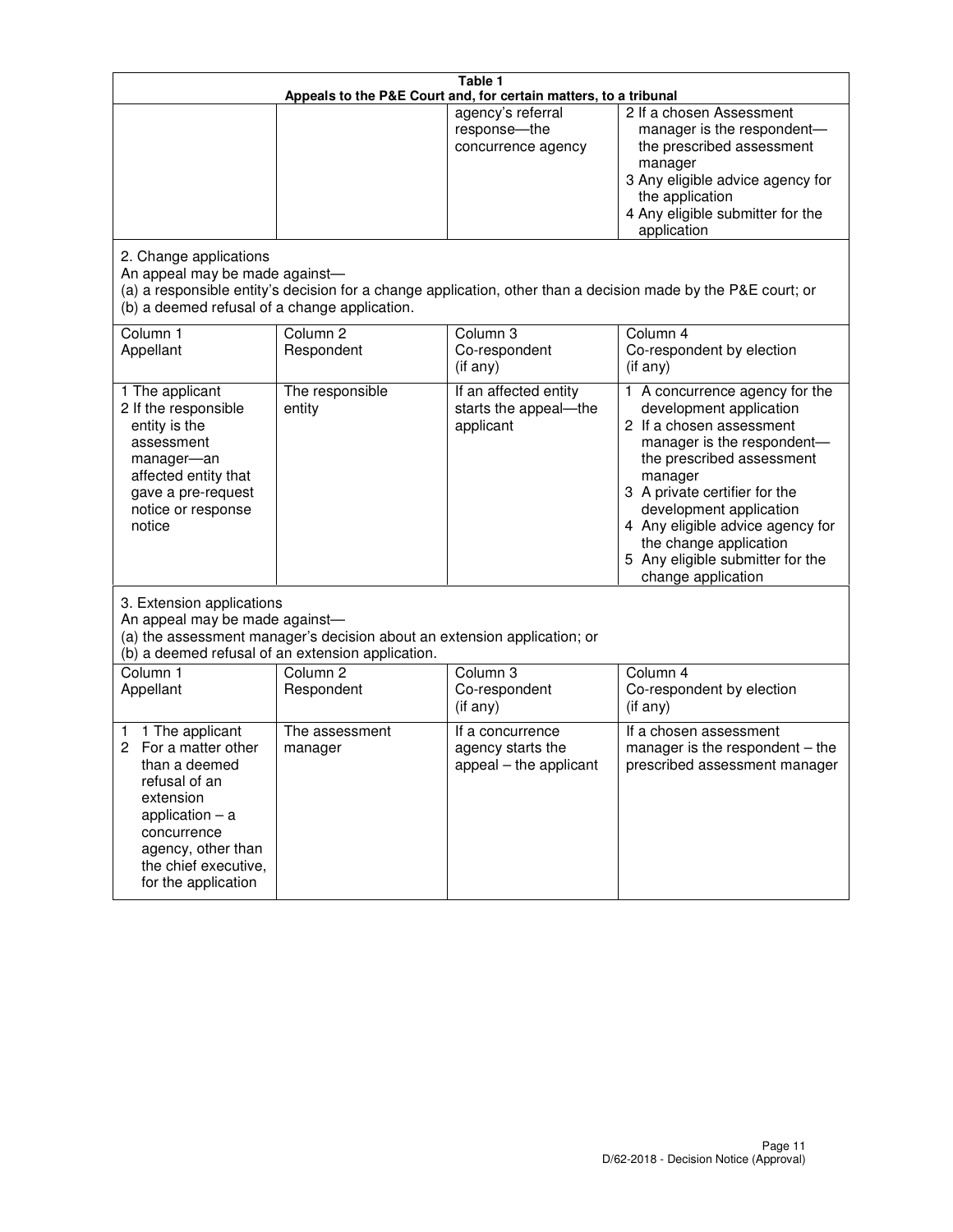#### **Table 1 Appeals to the P&E Court and, for certain matters, to a tribunal**

4. Infrastructure charges notices

An appeal may be made against an infrastructure charges notice on 1 or more of the following grounds

- a) The notice involved an error relating to
	- (i) The application of the relevant adopted charge; or

Examples of errors in applying an adopted charge –

- The incorrect application of gross floor area for a non-residential development
- Applying an incorrect 'use category', under a regulation, to the development
	- (i) The working out of extra demands, for section 120; or
	- (ii) An offset or refund; or
- b) The was no decision about an offset or refund; or
- c) If the infrastructure charges notice states a refund will be given the timing for giving the refund; or
- d) The amount of the charge is so unreasonable that no reasonable relevant local government could have imposed the amount.

| Column 1<br>Appellant                                    | Column 2<br>Respondent                                                    | Column 3<br>Co-respondent<br>$($ if any $)$ | Column 4<br>Co-respondent by election<br>$($ if any $)$ |
|----------------------------------------------------------|---------------------------------------------------------------------------|---------------------------------------------|---------------------------------------------------------|
| The person given the<br>Infrastructure charges<br>notice | The local government<br>that gave the<br>infrastructure charges<br>notice |                                             |                                                         |

5. Conversion applications

An appeal may be made against—

(a) the refusal of a conversion application; or

(b) a deemed refusal of a conversion application.

| Column 1<br>Appellant | Column 2<br>Respondent                                                  | Column 3<br>Co-respondent<br>$($ if any $)$ | Column 4<br>Co-respondent by election<br>$($ if any $)$ |
|-----------------------|-------------------------------------------------------------------------|---------------------------------------------|---------------------------------------------------------|
| The applicant         | The local government<br>to which the conversion<br>application was made |                                             |                                                         |

6. Enforcement notices

An appeal may be made against the decision to give an enforcement notice.

| Column 1<br>Appellant                      | Column 2<br>Respondent       | Column 3<br>Co-respondent<br>$($ if any $)$ | Column 4<br>Co-respondent by election<br>(if any)                                                                                                                          |
|--------------------------------------------|------------------------------|---------------------------------------------|----------------------------------------------------------------------------------------------------------------------------------------------------------------------------|
| The person given the<br>enforcement notice | The enforcement<br>authority |                                             | If the enforcement authority is<br>not the local government for<br>the premises in relation to which<br>the offence is alleged to have<br>happened-the local<br>government |

#### **Table 2 Appeals to the P&E Court only**

1. Appeals from tribunal

An appeal may be made against a decision of a tribunal, other than a decision under

section 252, on the ground of—

(a) an error or mistake in law on the part of the tribunal; or

(b) jurisdictional error.

| Column 1<br>Appellant                             | Column 2<br>Respondent                                    | Column 3<br>Co-respondent<br>(if any) | Column 4<br>Co-respondent by election<br>(if any) |
|---------------------------------------------------|-----------------------------------------------------------|---------------------------------------|---------------------------------------------------|
| A party to the<br>proceedings for the<br>decision | The other party to the<br>proceedings for the<br>decision | -                                     |                                                   |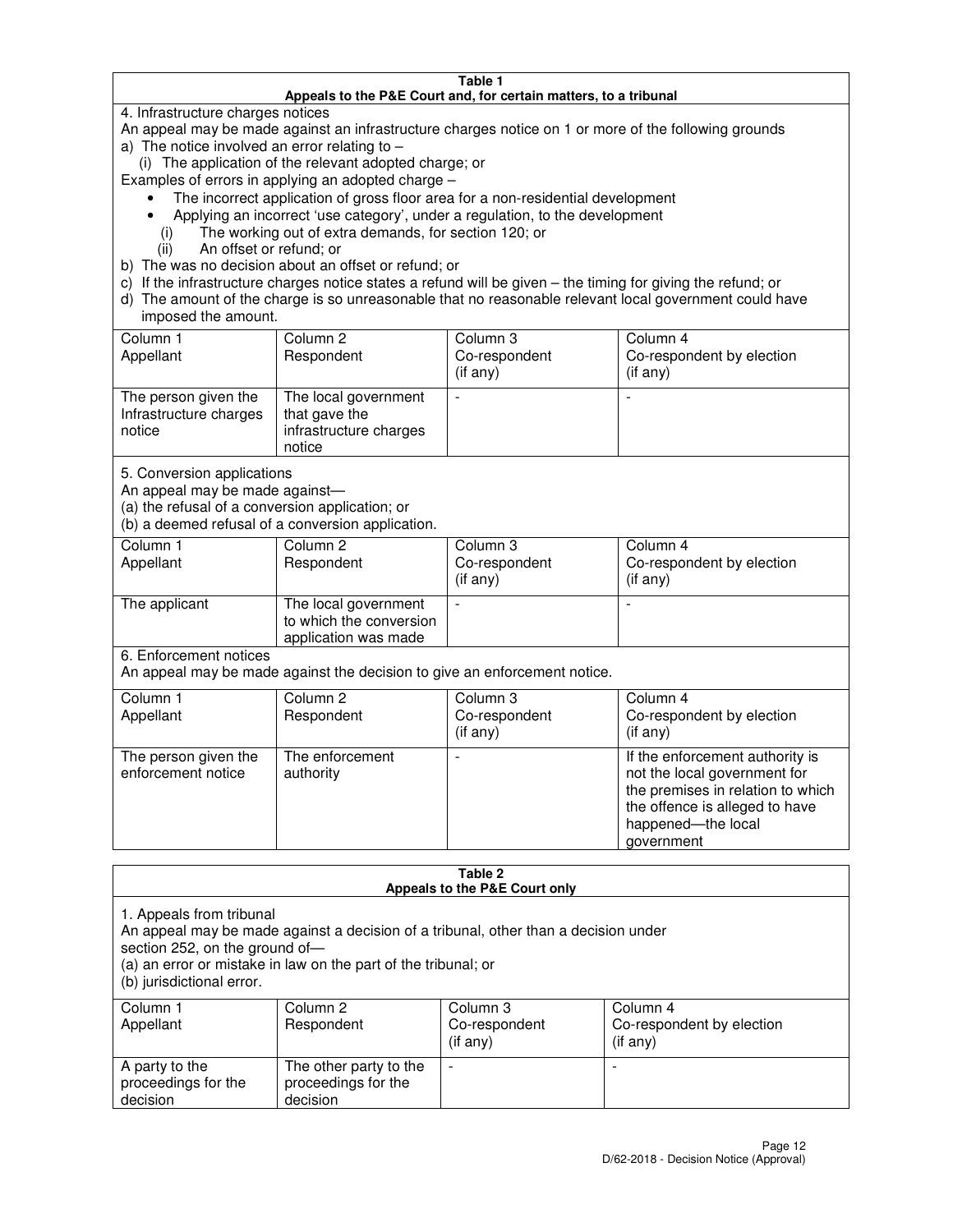#### **Table 2 Appeals to the P&E Court only**

2. Eligible submitter appeals

An appeal may be made against the decision to give a development approval, or an approval for a change application, to the extent that the decision relates to—

(a) any part of the development application for the development approval that required impact assessment; or (b) a variation request.

| Column 1<br>Appellant                                                                                                                                                                                                                                                                                                                                                                                              | Column 2<br>Respondent                                                                                                     | Column 3<br>Co-respondent<br>$($ if any $)$                                                                             | Column 4<br>Co-respondent by election<br>(if any)             |
|--------------------------------------------------------------------------------------------------------------------------------------------------------------------------------------------------------------------------------------------------------------------------------------------------------------------------------------------------------------------------------------------------------------------|----------------------------------------------------------------------------------------------------------------------------|-------------------------------------------------------------------------------------------------------------------------|---------------------------------------------------------------|
| 1 For a development<br>application-an<br>eligible submitter for<br>the development<br>application<br>2 For a change<br>application-an<br>eligible submitter for<br>the change<br>application                                                                                                                                                                                                                       | 1 For a development<br>application-the<br>assessment<br>manager<br>2 For a change<br>application-the<br>responsible entity | 1 The applicant<br>2 If the appeal is<br>about a concurrence<br>agency's referral<br>response-the<br>concurrence agency | Another eligible<br>submitter for the<br>application          |
| 3. Eligible submitter and eligible advice agency appeals<br>An appeal may be made against a provision of a development approval, or failure to<br>include a provision in the development approval, to the extent the matter relates to-<br>(a) any part of the development application or the change application, for the development approval, that<br>required impact assessment; or<br>(b) a variation request. |                                                                                                                            |                                                                                                                         |                                                               |
| Column <sub>1</sub><br>Appellant                                                                                                                                                                                                                                                                                                                                                                                   | Column <sub>2</sub><br>Respondent                                                                                          | Column 3<br>Co-respondent<br>$(if$ any)                                                                                 | Column <sub>4</sub><br>Co-respondent by election<br>(i f any) |
| 1 For a development<br>application-an<br>eligible submitter for<br>the development<br>application                                                                                                                                                                                                                                                                                                                  | 1 For a development<br>application-the<br>assessment<br>manager<br>2 For a change                                          | 1 The applicant<br>2 If the appeal is<br>about a concurrence<br>agency's referral<br>response---the                     | Another eligible submitter for the<br>application             |

concurrence agency

change application 4. Compensation claims

2 For a change application—an eligible submitter for

the change application 3 An eligible advice agency for the development application or

An appeal may be made against—

(a) a decision under section 32 about a compensation claim; or

(b) a decision under section 265 about a claim for compensation; or

application—the responsible entity

(c) a deemed refusal of a claim under paragraph (a) or (b).

| Column 1<br>Appellant                      | Column 2<br>Respondent                                 | Column 3<br>Co-respondent<br>(if any) | Column 4<br>Co-respondent by election<br>$($ if any $)$ |
|--------------------------------------------|--------------------------------------------------------|---------------------------------------|---------------------------------------------------------|
| A person dissatisfied<br>with the decision | The local<br>government to which<br>the claim was made | -                                     |                                                         |
| 5. Registered premises                     |                                                        |                                       |                                                         |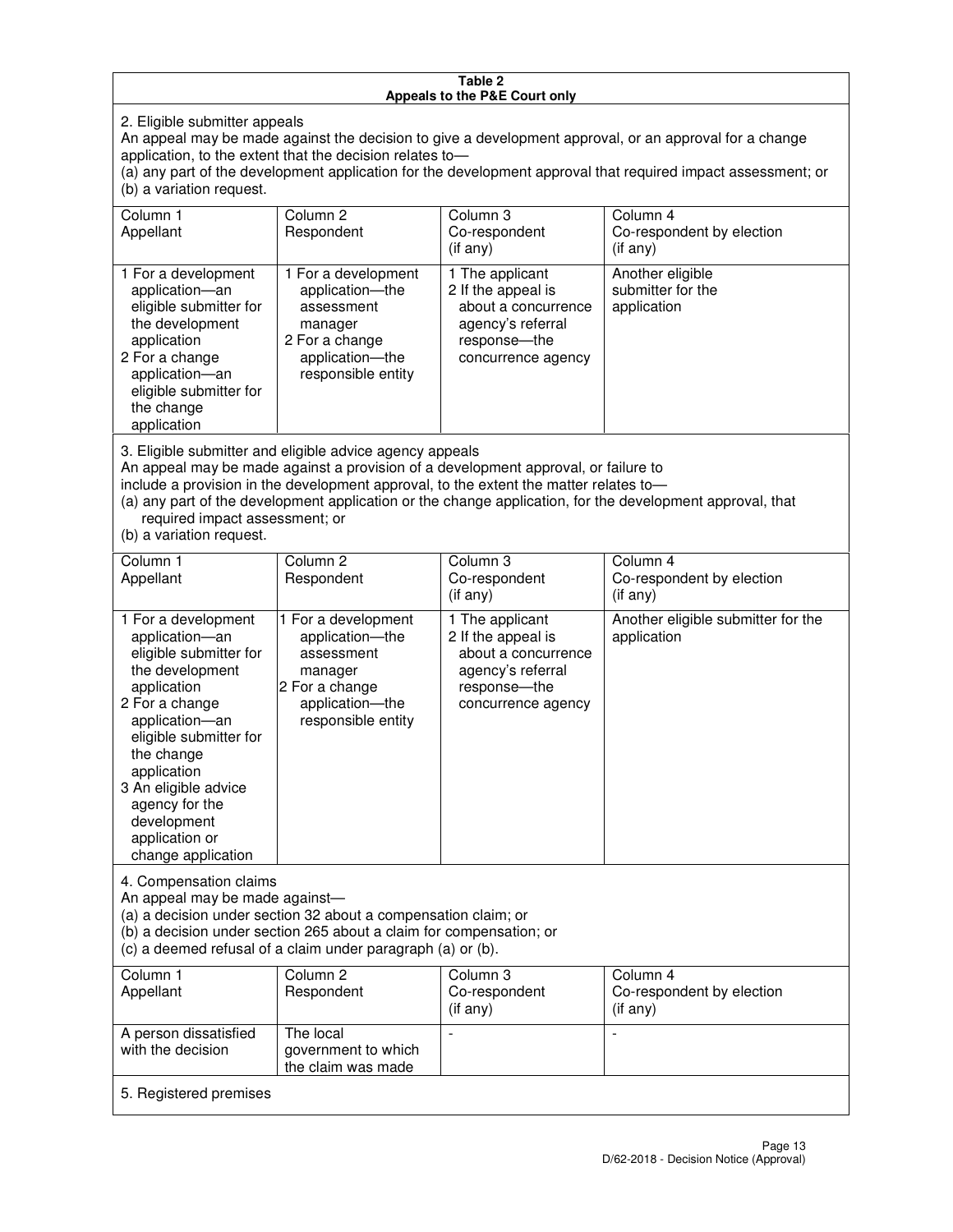| Table 2<br>Appeals to the P&E Court only                                                                                                                                                                                                                                                             |                                                                                                                                                                                                                                                                                  |                                         |                                                                                                                                                                             |  |  |
|------------------------------------------------------------------------------------------------------------------------------------------------------------------------------------------------------------------------------------------------------------------------------------------------------|----------------------------------------------------------------------------------------------------------------------------------------------------------------------------------------------------------------------------------------------------------------------------------|-----------------------------------------|-----------------------------------------------------------------------------------------------------------------------------------------------------------------------------|--|--|
| An appeal may be made against a decision of the Minister under chapter 7, part 4.                                                                                                                                                                                                                    |                                                                                                                                                                                                                                                                                  |                                         |                                                                                                                                                                             |  |  |
|                                                                                                                                                                                                                                                                                                      |                                                                                                                                                                                                                                                                                  |                                         |                                                                                                                                                                             |  |  |
| Column 1<br>Appellant                                                                                                                                                                                                                                                                                | Column <sub>2</sub><br>Respondent                                                                                                                                                                                                                                                | Column <sub>3</sub><br>Co-respondent    | Column <sub>4</sub><br>Co-respondent by election                                                                                                                            |  |  |
|                                                                                                                                                                                                                                                                                                      |                                                                                                                                                                                                                                                                                  | (if any)                                | (if any)                                                                                                                                                                    |  |  |
| 1 A person given a<br>decision notice about<br>the decision<br>2 If the decision is to<br>register premises or<br>renew the<br>registration of<br>premises-an owner<br>or occupier of<br>premises in the<br>affected area for the<br>registered premises<br>who is dissatisfied<br>with the decision | <b>The Minister</b>                                                                                                                                                                                                                                                              |                                         | If an owner or occupier starts the<br>appeal – the owner of the<br>registered premises                                                                                      |  |  |
| 6. Local laws<br>development; or                                                                                                                                                                                                                                                                     | An appeal may be made against a decision of a local government, or conditions applied,<br>under a local law about-<br>(a) the use of premises, other than a use that is the natural and ordinary consequence of prohibited<br>(b) the erection of a building or other structure. |                                         |                                                                                                                                                                             |  |  |
| Column 1                                                                                                                                                                                                                                                                                             | Column <sub>2</sub>                                                                                                                                                                                                                                                              | Column 3                                | Column $\overline{4}$                                                                                                                                                       |  |  |
| Appellant                                                                                                                                                                                                                                                                                            | Respondent                                                                                                                                                                                                                                                                       | Co-respondent<br>(if any)               | Co-respondent by election<br>(if any)                                                                                                                                       |  |  |
| A person who-<br>(a) applied for the<br>decision; and<br>(b) is dissatisfied with<br>the decision or<br>conditions.                                                                                                                                                                                  | The local government                                                                                                                                                                                                                                                             |                                         |                                                                                                                                                                             |  |  |
|                                                                                                                                                                                                                                                                                                      |                                                                                                                                                                                                                                                                                  | Table 3<br>Appeals to the tribunal only |                                                                                                                                                                             |  |  |
| 1. Building advisory agency appeals<br>An appeal may be made against giving a development approval for building work to the extent the building<br>work required code assessment against the building assessment provisions.                                                                         |                                                                                                                                                                                                                                                                                  |                                         |                                                                                                                                                                             |  |  |
| Column 1<br>Appellant                                                                                                                                                                                                                                                                                | Column <sub>2</sub><br>Respondent                                                                                                                                                                                                                                                | Column 3<br>Co-respondent<br>(if any)   | Column 4<br>Co-respondent by election<br>(if any)                                                                                                                           |  |  |
| A building advisory<br>agency for the<br>development application<br>related to the approval                                                                                                                                                                                                          | The assessment<br>manager                                                                                                                                                                                                                                                        | The applicant                           | 1 A concurrence agency for the<br>development application<br>related to the approval<br>2 A private certifier for the<br>development application<br>related to the approval |  |  |
| 3. Certain decisions under the Building Act and the Plumbing and Drainage Act<br>An appeal may be made against a decision under-<br>(a) the Building Act, other than a decision made by the Queensland Building and Construction Commission; or<br>(b) the Plumbing and Drainage Act, part 4 or 5.   |                                                                                                                                                                                                                                                                                  |                                         |                                                                                                                                                                             |  |  |
| Column 1<br>Appellant                                                                                                                                                                                                                                                                                | Column <sub>2</sub><br>Respondent                                                                                                                                                                                                                                                | Column 3<br>Co-respondent<br>(if any)   | Column 4<br>Co-respondent by election<br>(if any)                                                                                                                           |  |  |